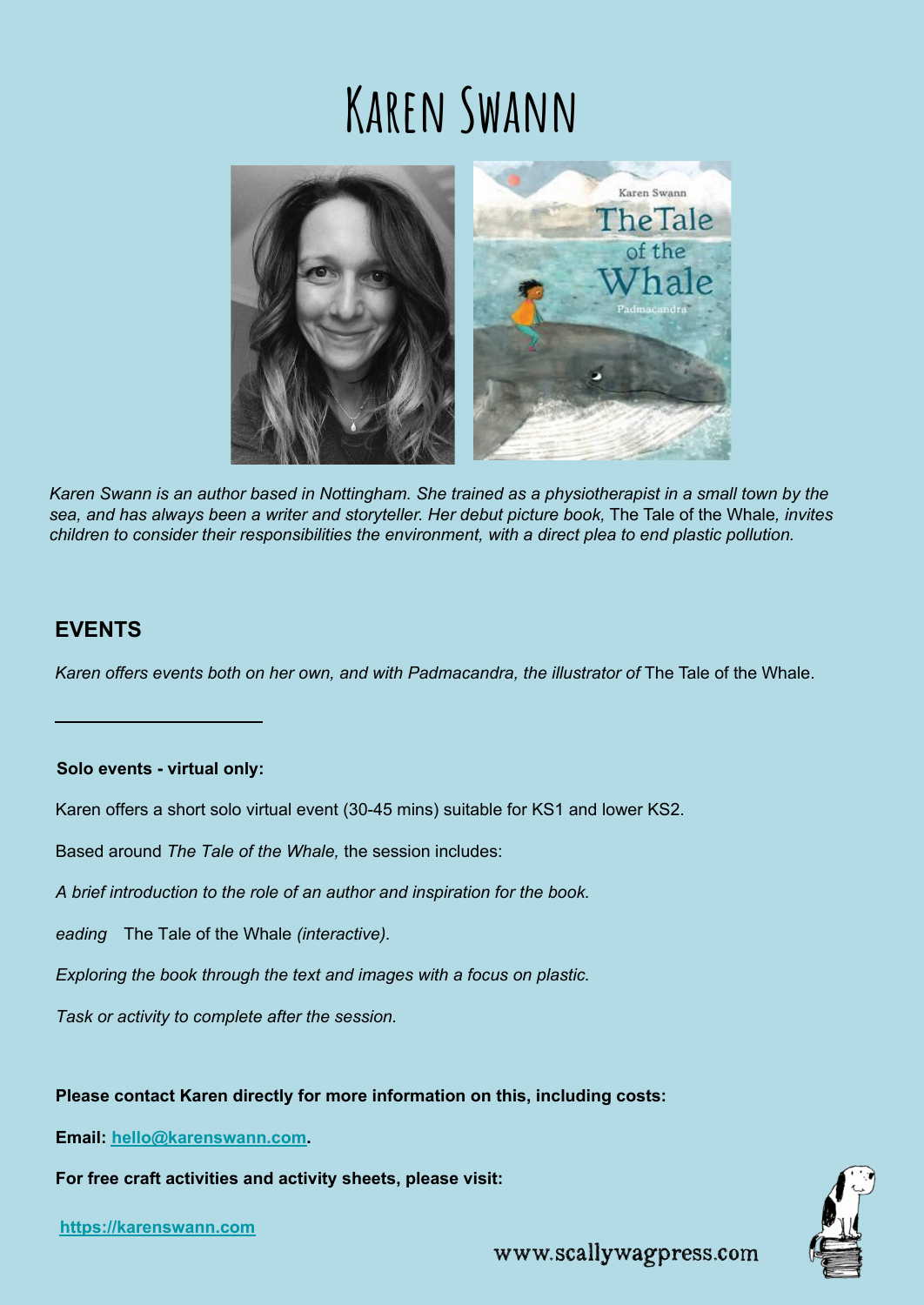# **Karen Swann & Padmacandra**



## **Virtual Author/Illustrator Event with both Karen Swann and Padmacandra - 'The Message of the Whale'**

**Fee:** *£150*

*Duration: 45 mins -1 hour (can be reduced for younger groups) Participants: Max 30 Children, Key Stage One and Lower Key Stage Two (ages 5 to 8) Covers: Visual and Word Literacy; Mindfulness; Environment, Global Goals, Sustainability, Art, Mark making, Writing (STEAM).*

*Equipment needed: craft supplies for each child including:*

- *A4 paper/card*
- *● Colouring pencils / crayons*

Karen and Padmacandra have designed an exciting, interactive session using *The Tale of the Whale,* which includes:

- a) A brief introduction to the role of the writer, leading to...
- b) A reading of the story
- c) A brief introduction to the role of the illustrator leading to...

d) Detective Seagull Activity: an interactive deeper look at the visual narrative in "detective mode" – and with the help of the seagull - to find clues to the message the whale might be trying to communicate.

- e) Discussions around the types of plastics and their use using the text examples.
- f) Drawing Activity Drawing the whale, and a sea for the whale.
- g) Writing Activity exploring the idea of passing on the whale's message.

Both the Drawing Activity and the Writing Activity will create a card that the group can use in their own way to pass on the message.

Time permitting, the session may include a brief Meditation / Visualisation using the senses to imagine being within the ocean, cultivating kindness to ourselves and the ocean creatures.

## Questions and Answers at the end

## *Events for adults also available - talking about the process of creating a picture book or Mindful Drawing Days*

**Please contact: padmacandra@gmail.com**

**<https://linktr.ee/padmacandra>**